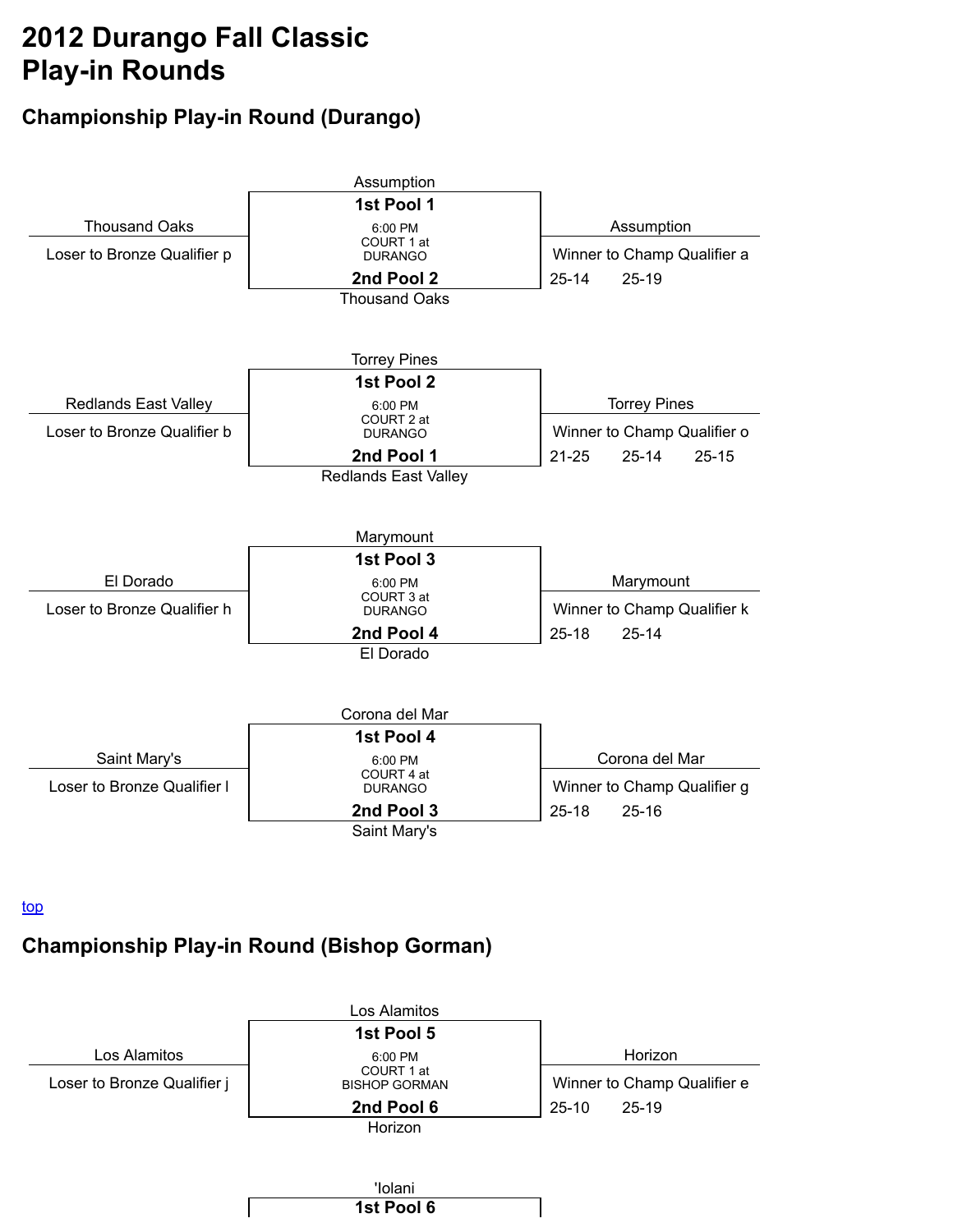

top

# **Championship Play-in Round (Foothill)**

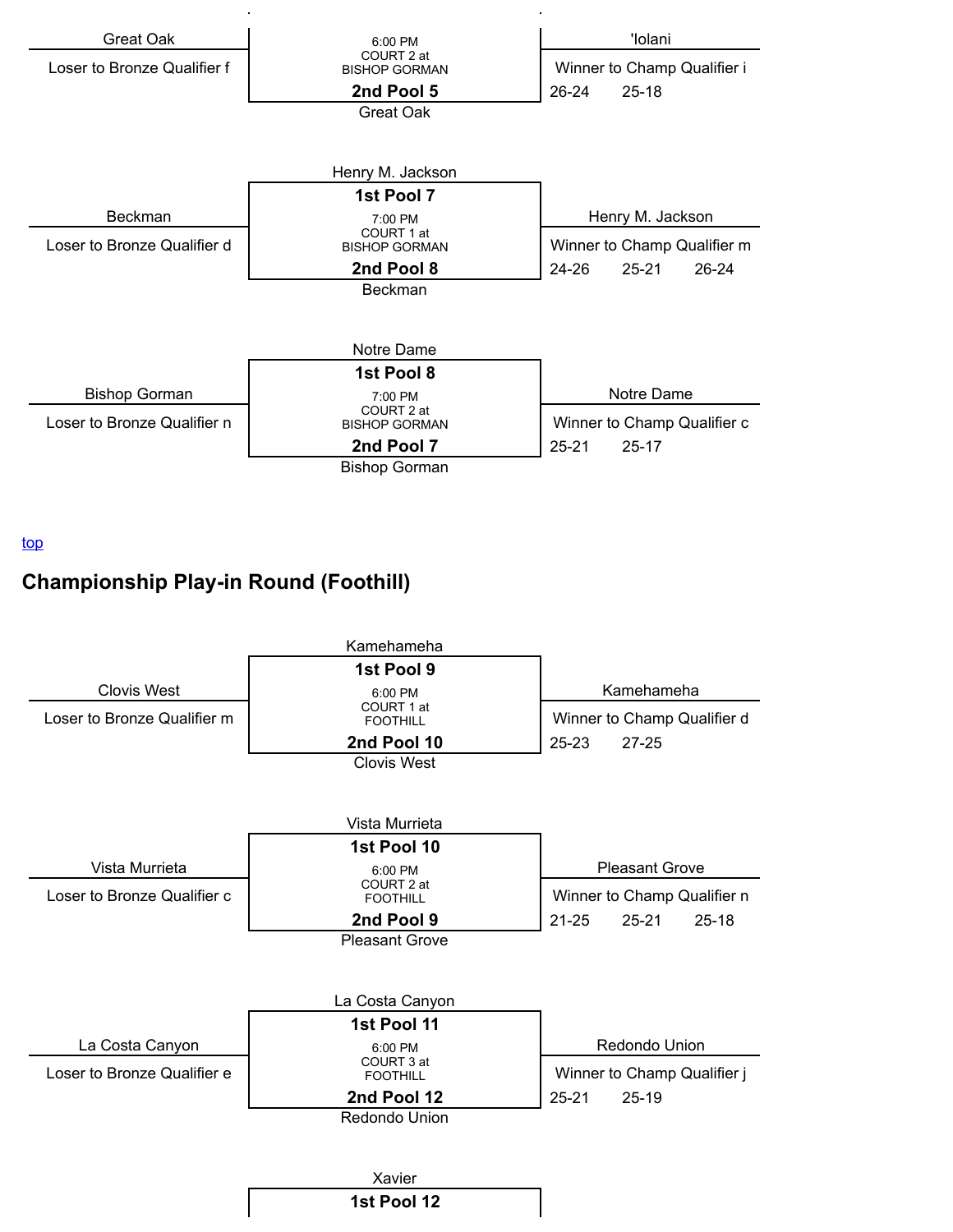

#### top

# **Championship Play-in Round (Green Valley)**



#### top

### **Classic Play-in Round (Durango)**

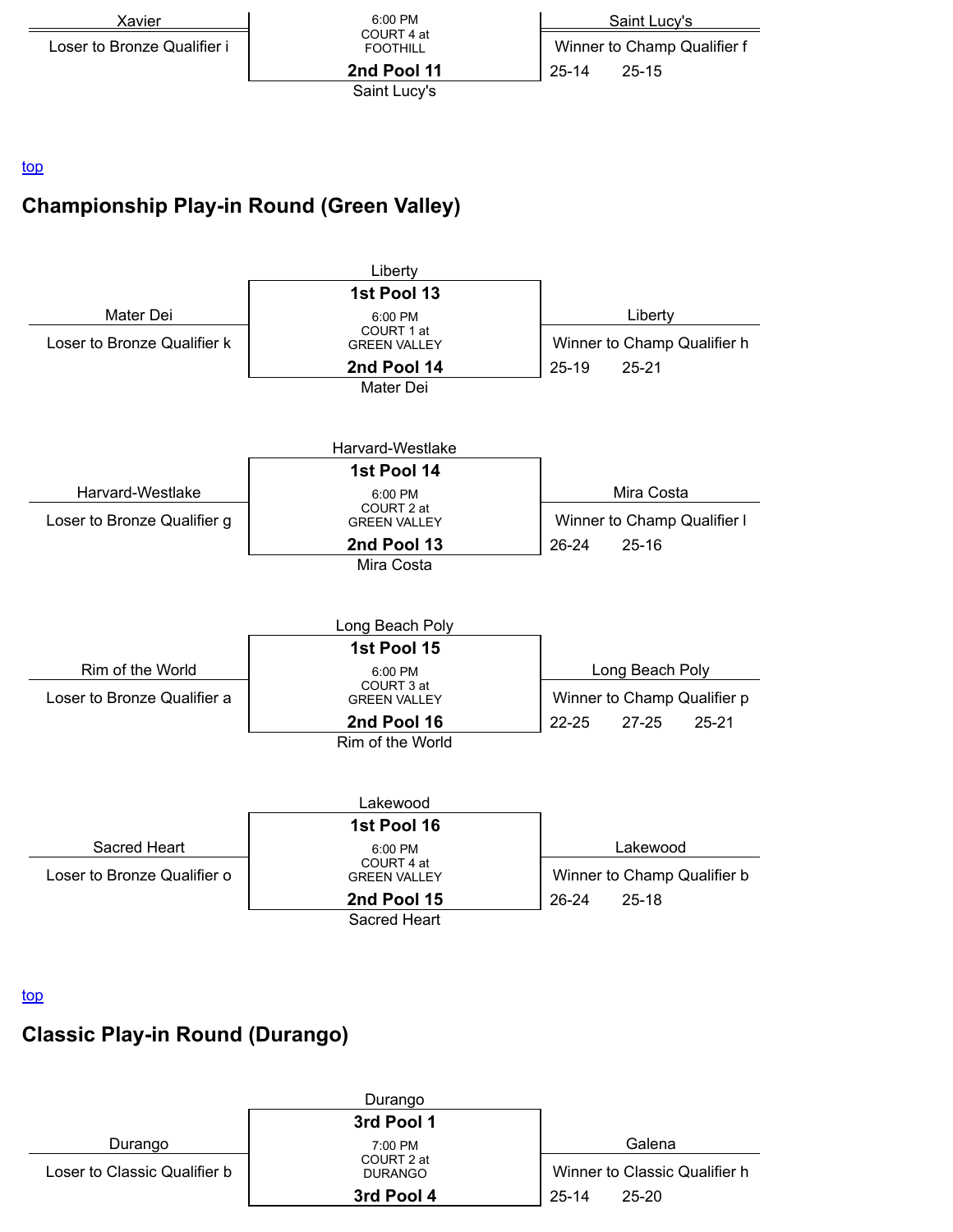

top

# **Classic Play-in Round (Bishop Gorman)**



top

# **Classic Play-in Round (Foothill)**